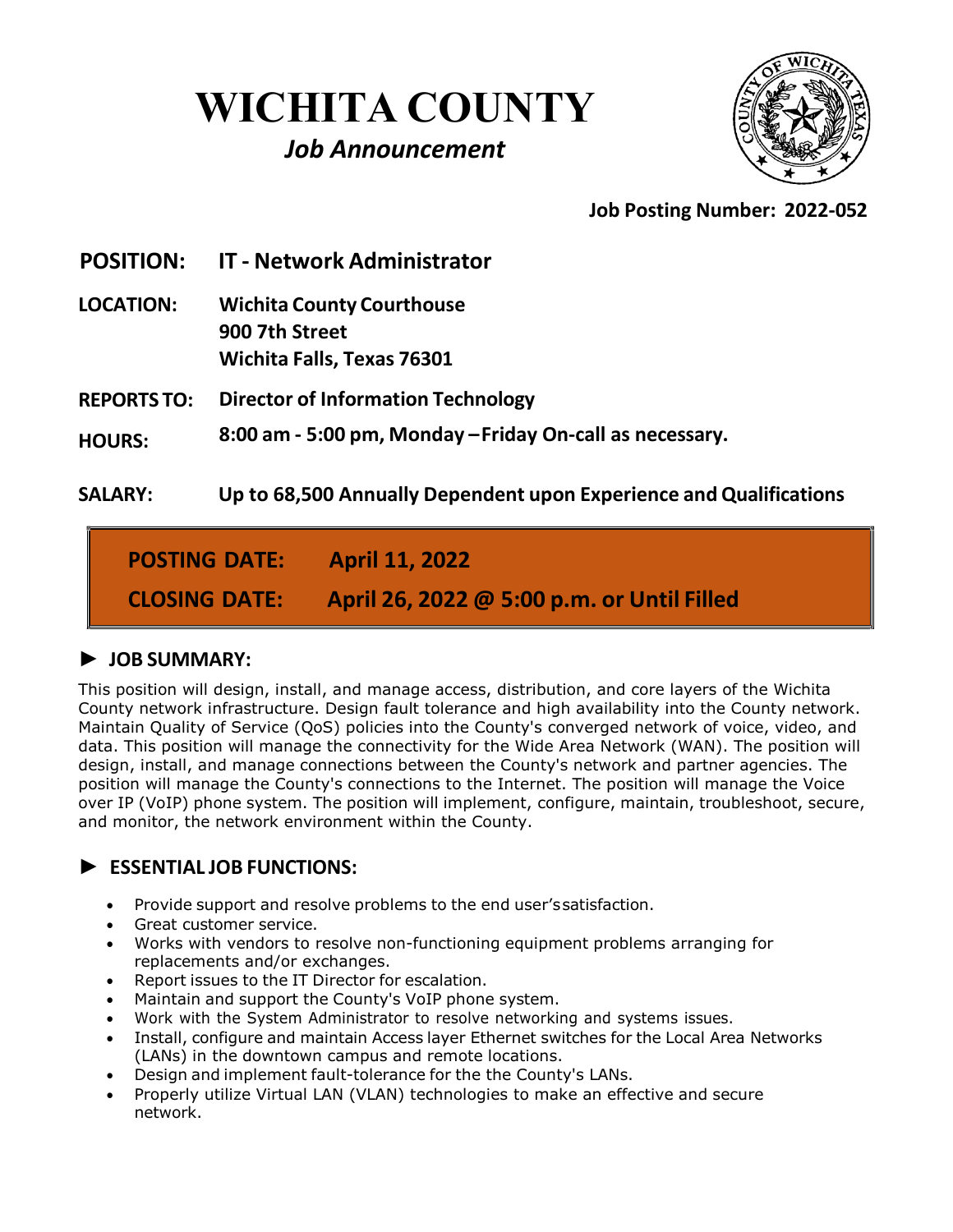- Install, configure, and maintains all Distribution and Core layer routers/switches that connect County buildings or offices.
- Design, implement and maintains communications network for large multi-story buildings utilizing fiber optics, cooper and wireless technologies.
- Manages route advertisement between all County routers
- Manages the leased connectivity for the County Wide Area Network (WAN) that includes the position will also manage the licensed microwave links that exist in the Wichita County WAN.
- Design, implement, and manages all County WiFi networks.
- Install, configure and manages the County network layer Firewalls facing the public Internet.
- Install, configure, and manages remote access into the County network using Virtual Private Network (VPN)
- Manages and maintains the VoIP soft switch that controls all VoIP phones on the County network. Manages and maintains the County's Enterprise Voice Mail system. Make basic changes to the VoIP Call Center systems – move, add, change for Call Center agents.
- Install, configure and maintains network management software to proactively monitor all networkdevices.
- Assist other County IT personnel in trouble-shooting application performance issues and errors.
- Provides research and development of new products related to improving network availability, performance and mobility. Test new technologies and develop County standards for network equipment and protocols.
- Performs all other related duties involved in the operation of the IT Department as assigned or required.

#### **► MINIMUM QUALIFICATIONS:**

- High school diploma or equivalent.
- Two (2) years of previous information technology work experience; knowledge of active directory domains.
- Ability to work independently and as part of a team.
- Extreme attention to detail is required. Ability to communicate system requirements to both technical and non-technical County staff.
- Strong analytical and organizational skills, ability to solve problems accurately, completely and quickly. Ability to participate in multiple projects concurrently without loss of quality on any project.
- Driving may be required.
- Must have a valid and current driver's license.
- Bachelor's degree or equivalent work experience in an Information Technology related field plus three years' experience in managing a Network Infrastructure.
- Cisco Certified Network Associate (CCNA) certification, Security+, or higher professional certificate preferred.
- Cisco Certified Network Professional (CCNP) or Certified Information Systems Security Professional (CISSIP) a plus.
- Advanced oral/written communications skills, strong analytical and organization skills, ability to solve problems accurately, completely and quickly if necessary, ability to coordinate various activities simultaneously, make decisions and work without direct supervision, participate in and/or manage multiple projects concurrently without loss of quality on any project.